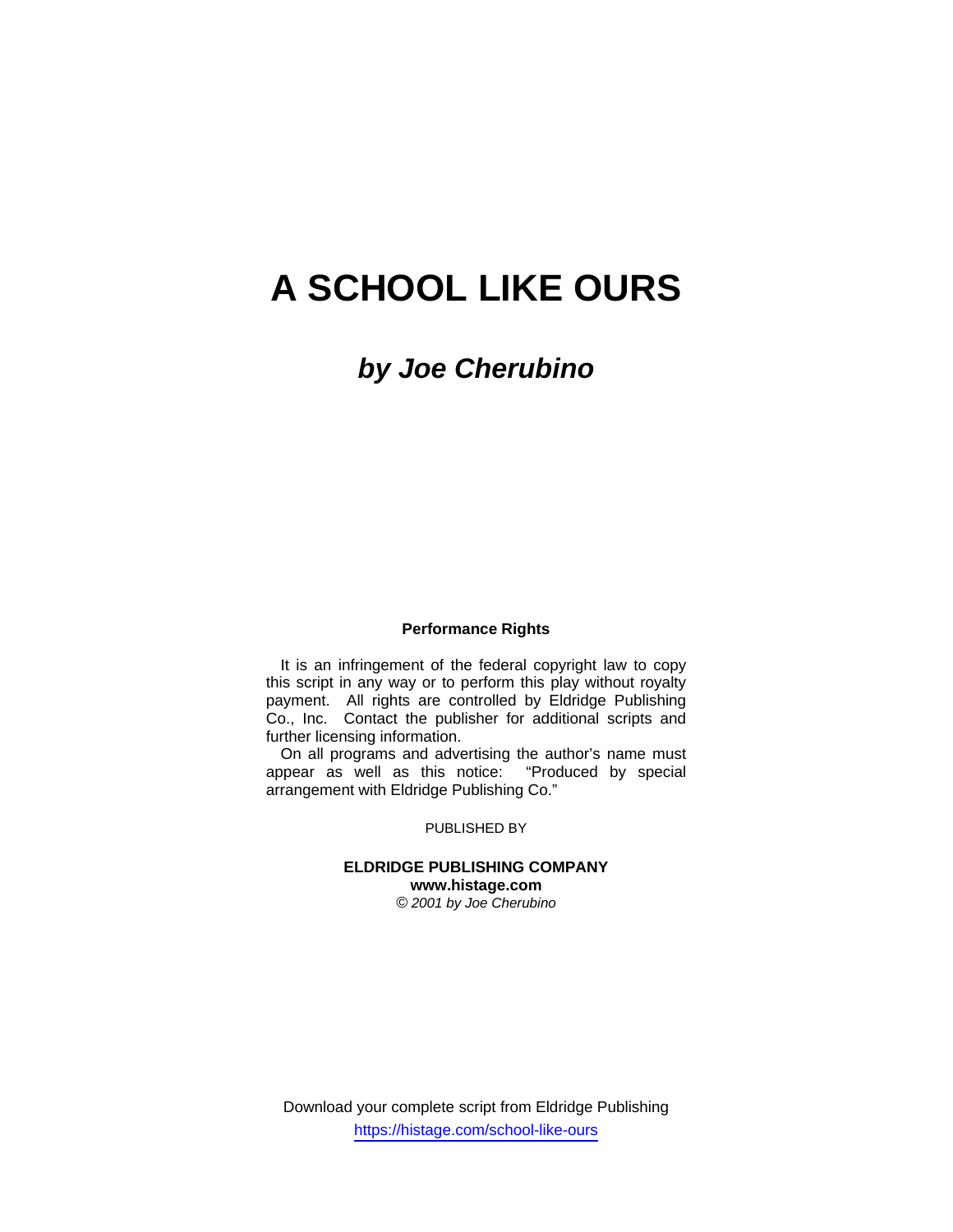#### *A School Like Ours - 2 -*

## **STORY OF THE PLAY**

Chris, an all-American student, is healing. Having survived a shooting at school, he is starting to get on with his life. He has moved to a new school. He meets new friends; Allison, a girl with a big heart; Trent, the most popular kid in school with problems at home; and Randy, the kid no one seems to like.

While dealing with everyday issues like homework and relationships, Chris and the others find themselves in the middle of an ongoing battle between Randy and Trent. What starts as name-calling escalates to a fight and then turns much darker when Randy brings a gun to school.

Set in a high school or middle school, **A School Like Ours** provides a realistic and thought-provoking look at many of the issues facing youth today, i.e., relationships, self-image, the need to belong, and violence. It also demonstrates the power young people have to find positive solutions when dealing with these complex issues.

#### **Running Time:** 90 minutes

**To Charlie E., Matt D., and the rest of the original cast and crew:**  Thank you. You're the best. This is all yours. I hope you enjoy it.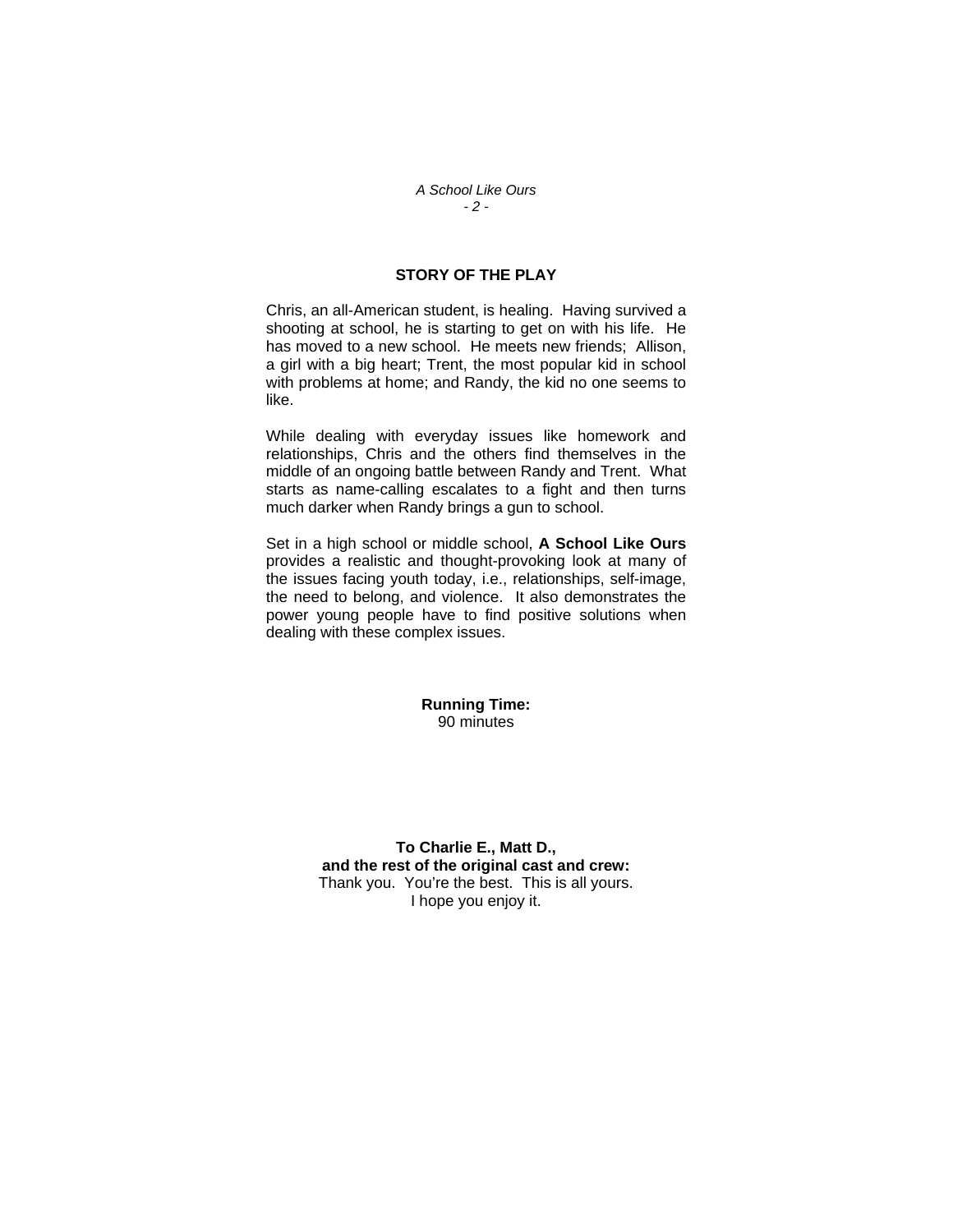*A School Like Ours - 3 -* 

## **CAST OF CHARACTERS**

*(5 m, 5 w, extras)* 

**CHRIS:** Well dressed and good-looking, an all-American boy. **RANDY:** An ordinary-looking student. **TRENT:** Football star, the most popular kid in school. **JOSH:** Trent's sometime sidekick. **ALISON:** Trent's oldest friend; caring and sensitive. **HEATHER:** Trent's girlfriend; flirt and a bit of a tease, and generally obnoxious **BROOKE:** Heather's friend. **STEPHANIE:** Classic student, works hard. **MALE STUDENT FEMALE STUDENT MR. ALVEREZ (VOICE) COACH (VOICE) MRS. DUNCAN (VOICE) ANNOUNCEMENT (VOICE) EXTRA STUDENTS** 

**A School Like Ours** was originally performed at Schaefer Middle School, Springfield, Ohio on November 2, 2000 under the direction of Joe Cherubino with the following cast:

| ALISON Alicia Coonrod           |
|---------------------------------|
| HEATHERJessica Meadows          |
|                                 |
|                                 |
| STEPHANIE Megan Stedman         |
| MALE VOICE  Mark Linguist       |
|                                 |
| MALE STUDENT  Bryant Weber      |
| FEMALE STUDENT Evyn Steinberger |
|                                 |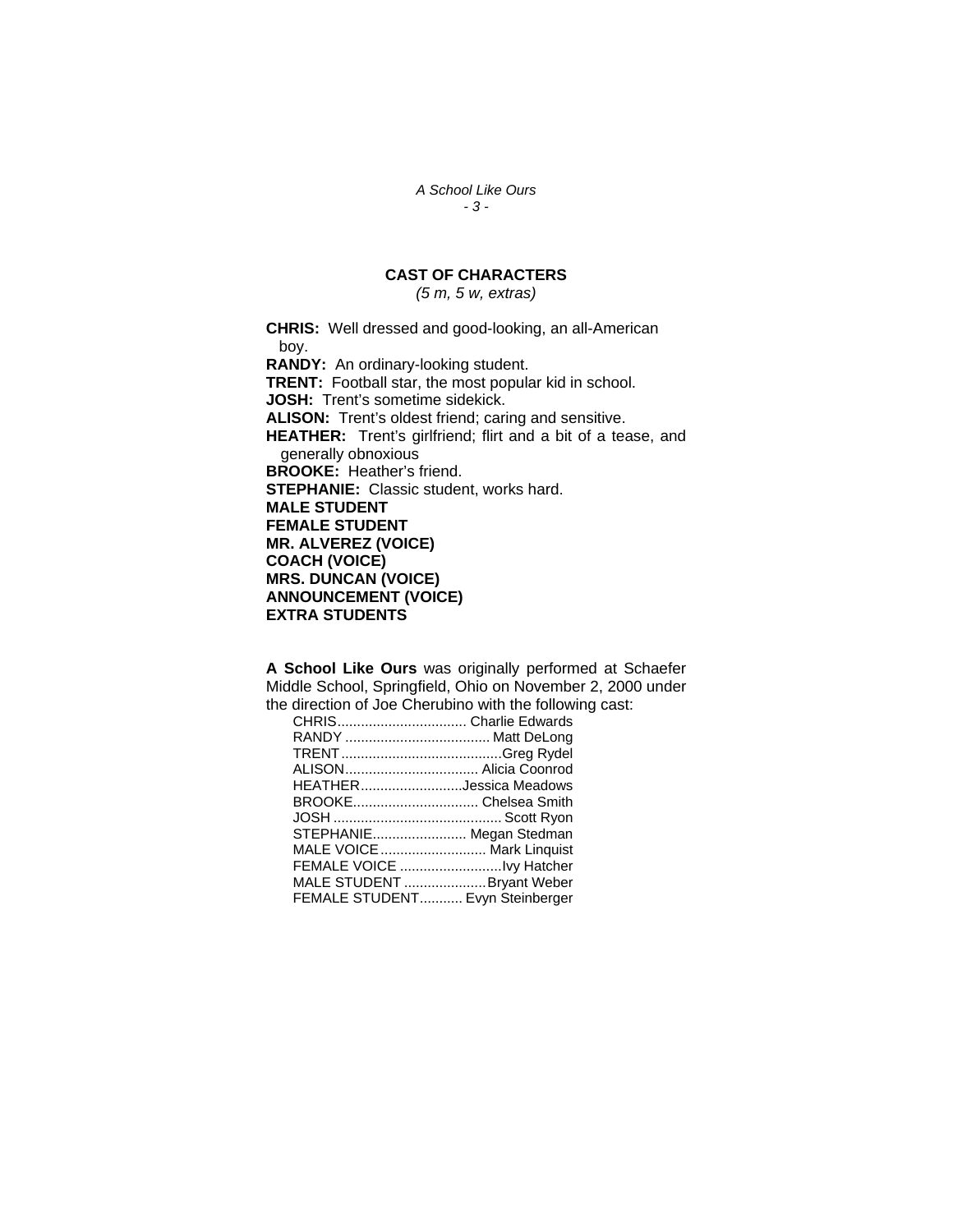*A School Like Ours - 4 -* 

#### **AUTHOR'S NOTES**

 This play was written out of a need for meaningful theatre for middle school actors. School safety and all of the shootings have been a hot topic recently. Somehow that planted itself in my brain. My students loved the idea. This is heavy material. I kept hearing during preproduction as we ironed out some of the kinks in the script and started picking music "This is going to be hard." Along with that, when the latest school shooting graced the evening news, a cast member looked at his mother and said, "See, that's why Mr. Cherubino wrote this play."

 We had a lot of success with this piece, being asked to perform at many other schools as part of their school safety events as well as community events related to safety and ending violence.

 There was the fear of the playwright and the hope of the educator that I was writing a museum piece. The playwright in me would like to see this play survive, at least for a couple of years. However, the educator in me would love to see this trend in our schools rapidly become a thing of the past. Possibly, this play can stand as a reminder of the tragedy that has occurred and, unfortunately, continues to occur in schools across this country.

 Is this the final word? Of course not. It is one situation, one possible solution to a complex problem. It is, however, a start.

 There are only a couple of specific things to keep in mind when staging this show. The first is all the adult characters are only voices on purpose. This is the world of kids. It should remain that way. A different actor can be cast as each voice instead of doubling like suggested in the cast list, but they should always remain voices. Additional students can be added to group scenes, like lunch, but is not necessary to do so.

 The second is keep the flow between scenes as seamless as possible. Large breaks, such as full blackouts or curtain closings, should only happen between acts or to show large lapses in time.

 Third, the use of music was very important. We built a soundtrack much like that of a movie. The cast helped compile songs that they liked, that were popular at the time of the production, that fit the mood of certain scenes. *Be sure to obtain permission to use copyrighted music.* 

 And finally, the technical needs of this show are very flexible. There are some specific costumes, props, and sound effects needed. Costumes should change to show the passage of time. A suggested set using a few key pieces was originally used. A complete set could be constructed, but the show would probably work just as well using "black boxes."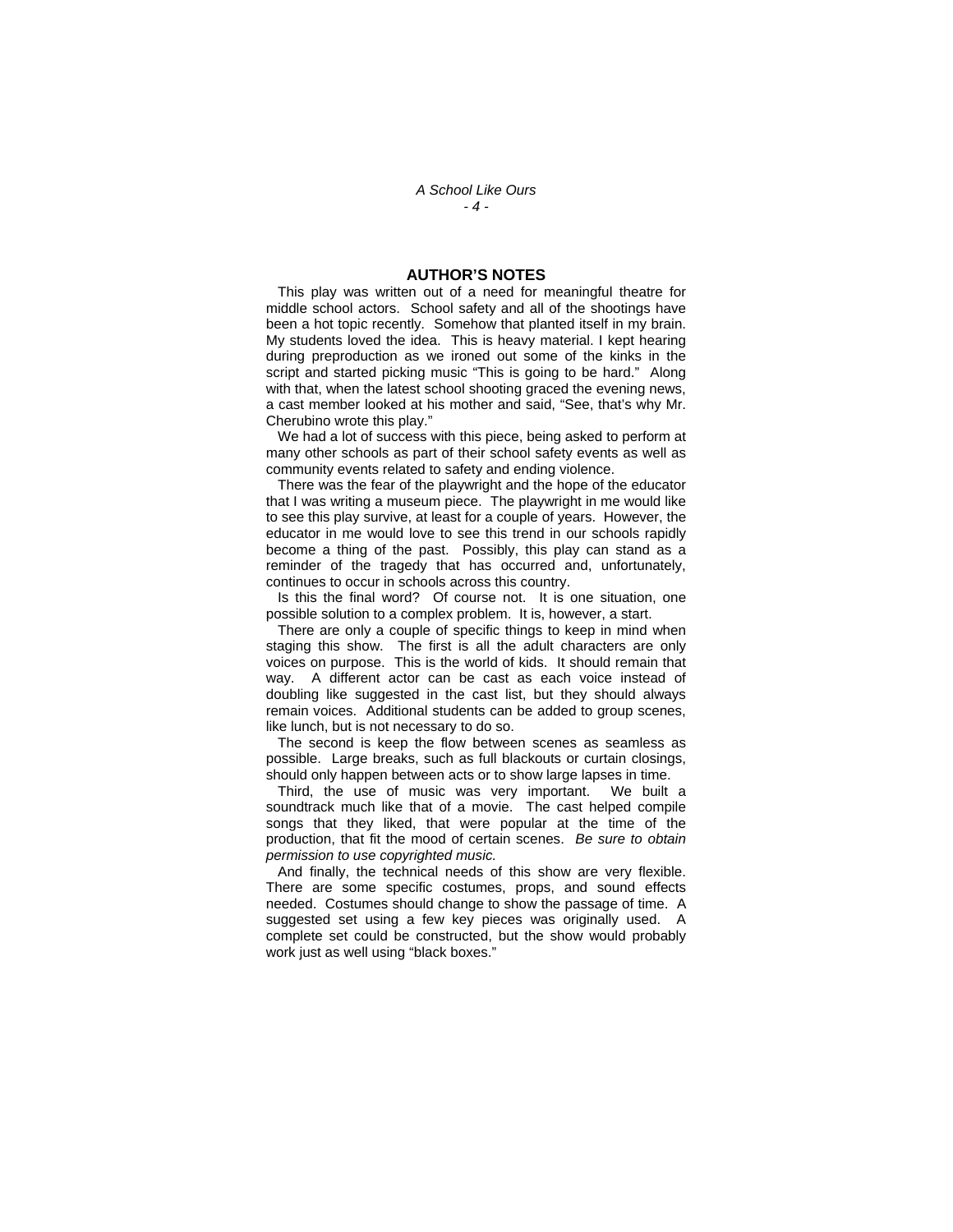#### *A School Like Ours - 5 -*

## **SCENES**

#### **ACT I**

- **Scene 1:** Late October; after school; hallway at school
- **Scene 2:** Middle of the night; Chris's bedroom
- **Scene 3: The next morning; hallway**
- **Scene 4:** Reading class
- **Scene 5:** Girls' restroom
- **Scene 6:** Lunch; cafeteria
- **Scene 7:** After school; hallway
- **Scene 8:** The next morning; hallway
- **Scene 9:** Reading class; hallway
- **Scene 10:** Lunch; cafeteria
- **Scene 11:** Friday night; Halloween dance

## **ACT II**

- **Scene 1:** A week later; middle of the night; Chris's bedroom
- **Scene 2:** The next day; art class
- **Scene 3: That evening; boys' locker room**
- **Scene 4:** November; lunch; cafeteria
- **Scene 5:** Hallway
- **Scene 6:** That night; Trent's basement
- **Scene 7:** December; middle of the night; Chris's bedroom
- **Scene 8:** The next morning; hallway
- **Scene 9:** Later that day; hallway
- **Scene 10:** That night; Randy's basement
- **Scene 11:** Friday night; Spirit dance
- **Scene 12:** February; morning; outside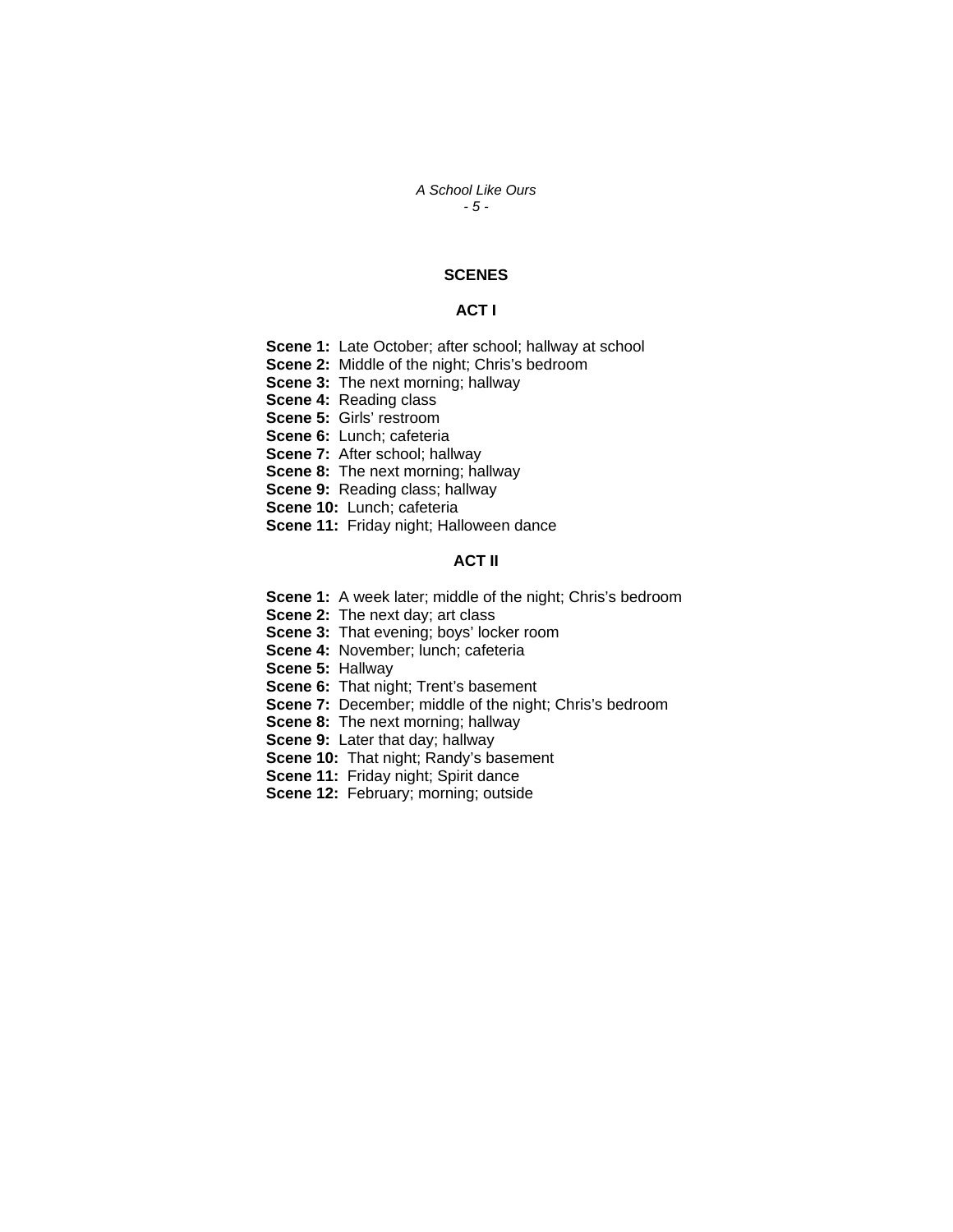#### *A School Like Ours - 6 -*

## **ACT I Scene 1**

*(A typical middle school hallway after school in late October. TRENT, an athlete, enters SR, not looking where he's going, yelling to someone offstage.)* 

TRENT: Tell Coach I'll be there in a minute. I have to go to my locker.

*(ALISON enters SL. TRENT backs into her. It's obvious that they're friends.)* 

TRENT: Oh. Sorry.

ALISON: Hi, Trent. In a hurry?

TRENT: I've got to get on the bus.

ALISON: Who do you guys play?

TRENT: Northmoor.

ALISON: What time do you leave?

TRENT: Now. It'll take almost an hour to get there. Coach is already pacing around the locker room. If we lose, he'll run us to death tomorrow.

ALISON: You'll be great.

TRENT: Thanks.

ALISON: I should get to play practice. Score a touchdown for me.

TRENT: Sure. *(Beat.)* Can I call you late?

ALISON: How late?

TRENT: Eleven, eleven-thirty. I need help with our history.

ALISON: Okay. That's all? You're okay?

TRENT: *(Understanding completely.)* Oh, yeah. I'm fine.

ALISON: Good.

ANNOUNCEMENT: Coach Rogers needs all football players in the locker room at this time. Football players please report to the locker room.

TRENT: Gotta go.

ALISON: Good luck.

TRENT: Thanks. I'll tell you all about it tonight.

ALISON: Okay. Bye.